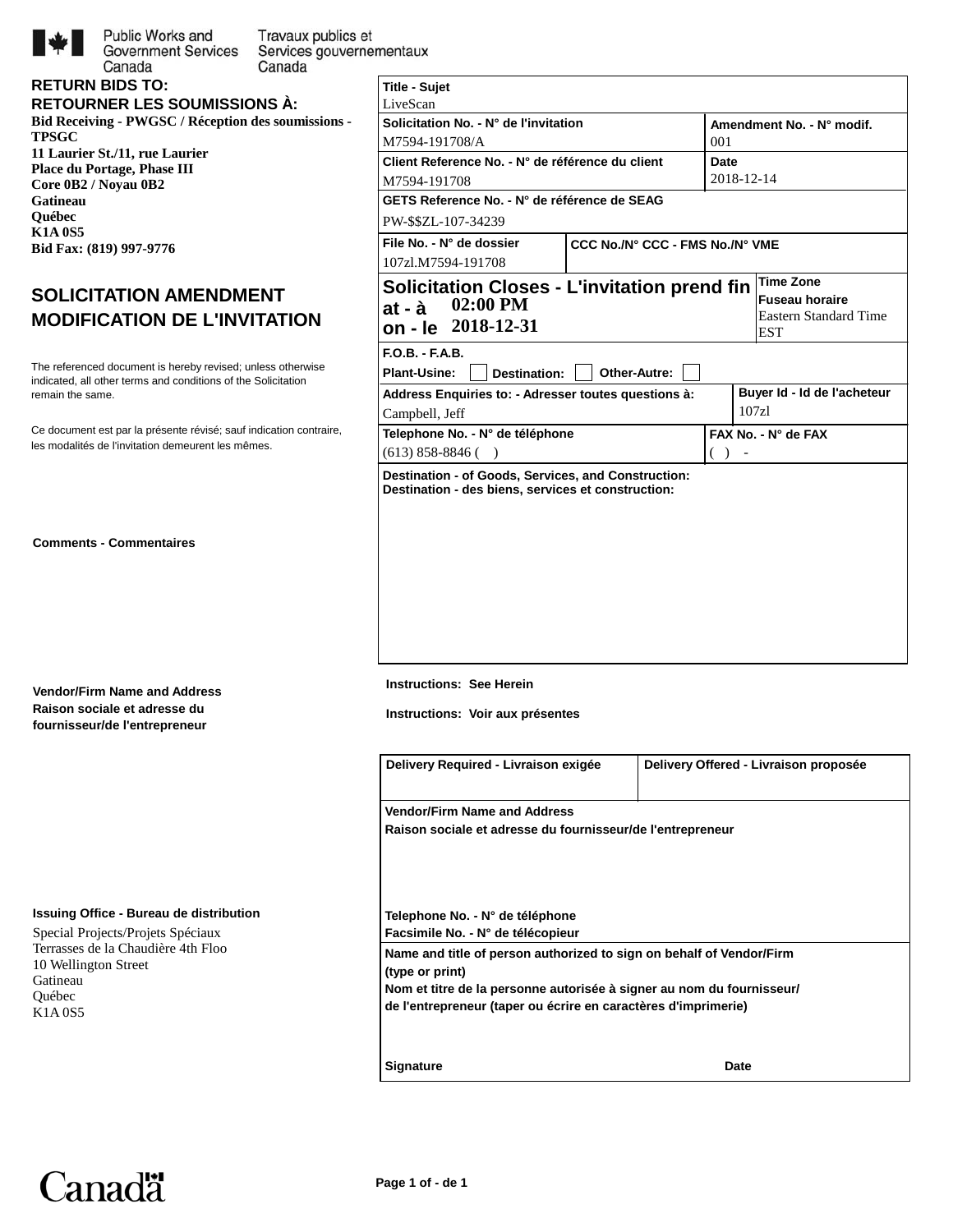Solicitation No. - N° de l'invitation Amd. No. - N° de la modif. Buyer ID - Id de l'acheteur M7594-191708/A<br>Client Client Client File No. - N° du dossier CCC No./N° CCC - FMS No./N° VME<br>CCC No./N° CCC - FMS No./N° VME Client Ref. No. - N° de réf. du client<br>M7594-191708

107zl. M7594-191708

The following table includes answers to questions provided by potential Bidders in response to the Electronic Fingerprint Capture Device Advance Notice posted 2018-11-30 in its first release. Questions received 2018-11-30 have been added.

| Comments Received Table 1-1: Advance Notice Questions and Answers - Set #1 |                                     |                                                                                                                                                                                               |                                                                                                                                                                                                                                                                                                                                         |                                                                                                                                                                                                                                                                                                                                                                                                                                                                                                                                                                                                                                                                                                                                                                                                     |
|----------------------------------------------------------------------------|-------------------------------------|-----------------------------------------------------------------------------------------------------------------------------------------------------------------------------------------------|-----------------------------------------------------------------------------------------------------------------------------------------------------------------------------------------------------------------------------------------------------------------------------------------------------------------------------------------|-----------------------------------------------------------------------------------------------------------------------------------------------------------------------------------------------------------------------------------------------------------------------------------------------------------------------------------------------------------------------------------------------------------------------------------------------------------------------------------------------------------------------------------------------------------------------------------------------------------------------------------------------------------------------------------------------------------------------------------------------------------------------------------------------------|
| Q#                                                                         | <b>Document</b><br><b>Reference</b> | <b>Section</b><br><b>Referen</b><br>ce                                                                                                                                                        | <b>Question / Comment</b>                                                                                                                                                                                                                                                                                                               | <b>PSPC/RCMP Response</b>                                                                                                                                                                                                                                                                                                                                                                                                                                                                                                                                                                                                                                                                                                                                                                           |
| 1.                                                                         | Main<br>Advance<br><b>Notice</b>    | Our organization is<br>currently going through<br><b>RCMP</b> certification based<br>on the existing ICD 1.7.8<br>Revision 1.3.<br>Should we certify to the<br>new ICD 1.7.8 Revision<br>1.6? | Vendors must be certified to<br>the new ICD 1.7.8 Revision 1.6<br>in order to bid on the future<br>planned Public Services and<br>Procurement Canada (PSPC)<br>competitive solicitation to<br>establish a National Master<br>Standing Offer (NMSO) for the<br>provision of Electronic<br><b>Fingerprint Capture Devices</b><br>(ECFDs). |                                                                                                                                                                                                                                                                                                                                                                                                                                                                                                                                                                                                                                                                                                                                                                                                     |
|                                                                            |                                     |                                                                                                                                                                                               |                                                                                                                                                                                                                                                                                                                                         | The ICD 1.7.8 Revision 1.6<br>included in the posting is<br>expected to be the final version<br>that will be published in<br>December 2018. The final<br>version of the ICD 1.7.8<br>Revision 1.6 will be published<br>by the Royal Canadian<br>Mounted Police (RCMP) with<br>its associated reference<br>documents. These reference<br>documents describe specific<br>best practices that should be<br>followed in order to properly<br>implement ICD 1.7.8 Revision<br>1.6. Additionally, there will be<br>an ICD supplemental<br>document published with the<br>final ICD which will explain that<br>two of the new features will not<br>be immediately available on<br>RTID. Consequently, the<br>Vendors must account for the<br>new features being unavailable<br>to ensure their systems are |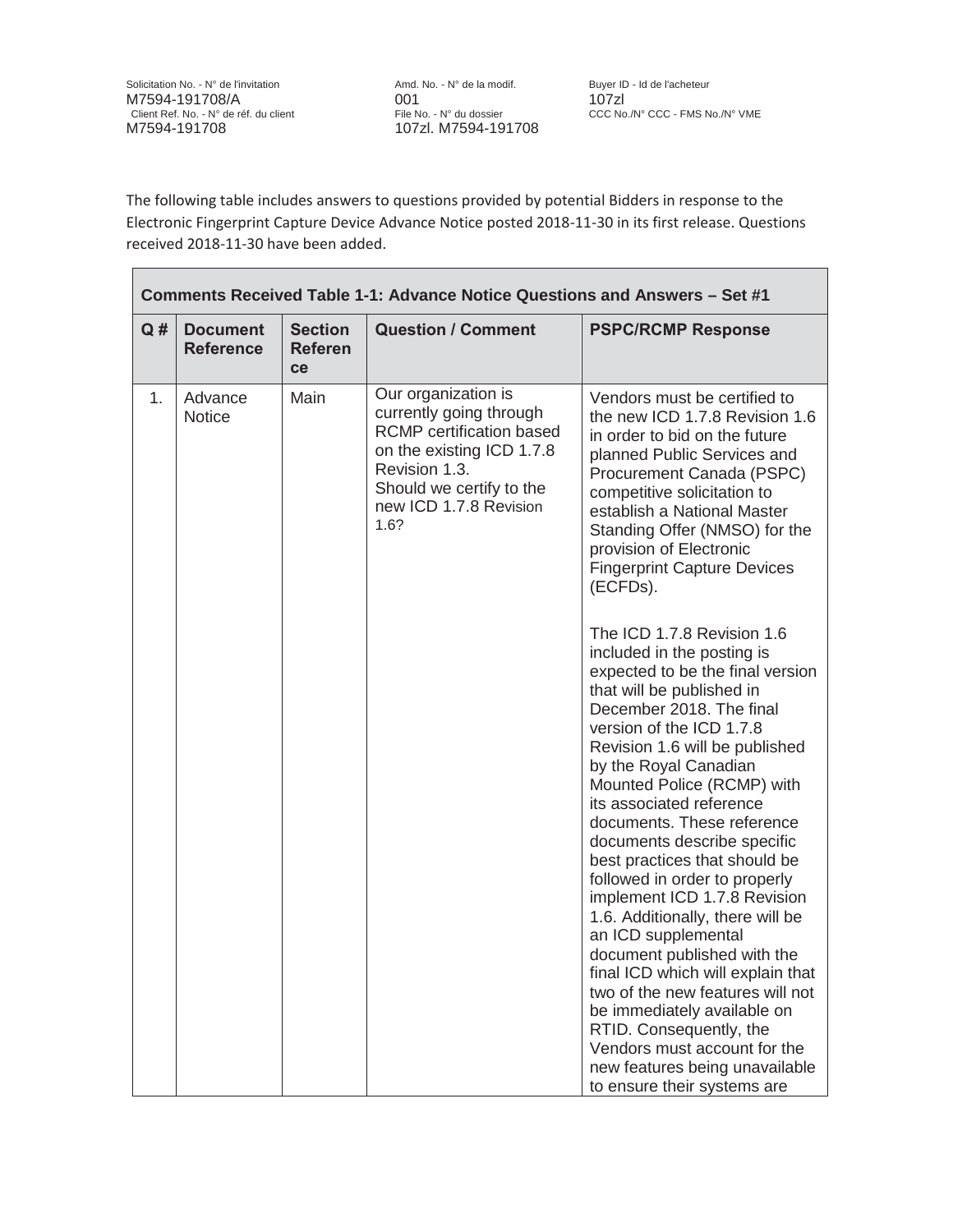Solicitation No. - N° de l'invitation American Amd. No. - N° de la modif. Buyer ID - Id de l'acheteur M7594-191708/A 001 001 107zl<br>Client Ref. No. - N° de réf. du client File No. - N° du dossier CCC No. Client Ref. No. - N° de réf. du client<br>M7594-191708

File No. - N° du dossier CCC No./N° CCC - FMS No./N° VME<br>107zl. M7594-191708

| Q# | <b>Document</b><br><b>Reference</b> | <b>Section</b><br><b>Referen</b><br>ce | <b>Question / Comment</b> | <b>PSPC/RCMP Response</b>                                                                                                                                                                                                                                                                                                                                                                                                                                                                                                                                                                                                                                                                                                                                                                                                                                                                                                                                                                                                                                                                |
|----|-------------------------------------|----------------------------------------|---------------------------|------------------------------------------------------------------------------------------------------------------------------------------------------------------------------------------------------------------------------------------------------------------------------------------------------------------------------------------------------------------------------------------------------------------------------------------------------------------------------------------------------------------------------------------------------------------------------------------------------------------------------------------------------------------------------------------------------------------------------------------------------------------------------------------------------------------------------------------------------------------------------------------------------------------------------------------------------------------------------------------------------------------------------------------------------------------------------------------|
|    |                                     |                                        |                           | operational in the Production<br>environment. The following is a<br>draft explanation of what will be<br>included in the ICD<br>supplemental document<br>concerning two new features.                                                                                                                                                                                                                                                                                                                                                                                                                                                                                                                                                                                                                                                                                                                                                                                                                                                                                                    |
|    |                                     |                                        |                           | Vendors certifying to the new<br>ICD 1.7.8 Revision 1.6 must<br>either wait until the new Civil<br><b>Screening Modernization</b><br>(CSM) and Charge features<br>are available in the RTID<br>Production environment<br>(planned for November 2019);<br>or ensure their system is<br>designed with configurable<br>parameters to allow these<br>features to be turned "ON" or<br>"OFF". That is, there would<br>need to be a parameter that<br>when set to "ON", the EFCD<br>operates in a manner that fully<br>utilizes the CSM and Charge<br>features. Otherwise, these<br>features remain unavailable.<br>During the certification<br>process, RCMP will certify the<br>EFCD with the CSM and<br>Charge features "OFF". Once<br>everything is working as<br>expected, the RCMP will certify<br>the EFCD with the CSM and<br>Charge features "ON". This<br>second part of the certification<br>process will be a manual check<br>of the NIST packets to ensure<br>they are well-formed and valid<br>until RTID has these features<br>available. The ICD<br>supplemental document will |